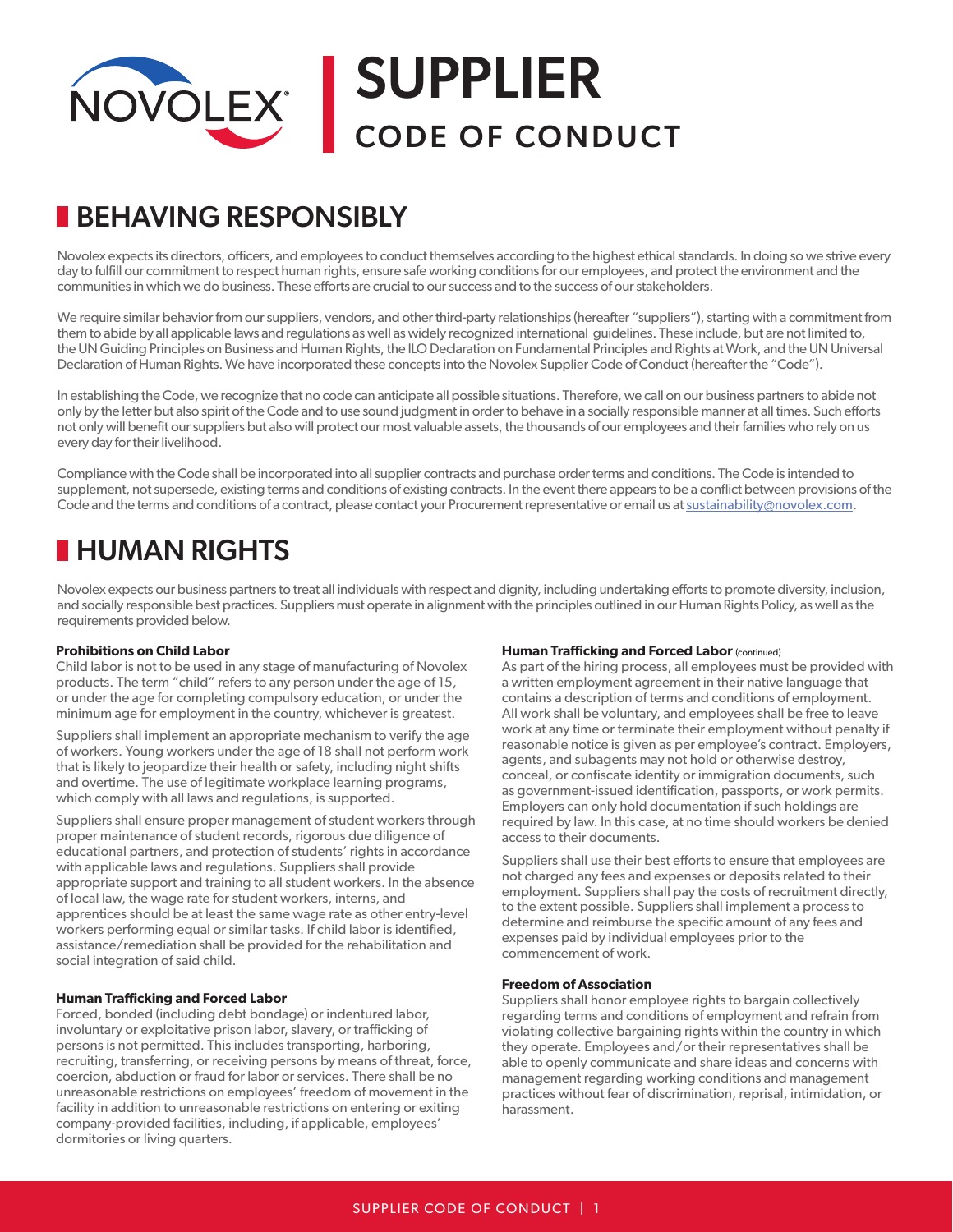# **HUMAN RIGHTS** (continued)

#### **Wages and Benefits**

Suppliers shall pay employees not less than the minimum wage as defined by local ordinances and provide at least the minimum level of benefits stipulated by local laws and regulations. Employees must be paid for all hours worked and, if applicable, receive overtime compensation as legally required within the country and local jurisdiction in which the work is performed.

No employee shall receive deductions from wages unless he or she has consented to do so in writing and in accordance with local law. For each pay period, employees shall be provided with a timely and understandable wage statement that includes sufficient information to verify accurate compensation for work performed. All use of temporary, dispatch, and outsourced labor will be within the limits of the local law.

#### **Working Hours**

Working hours are not to exceed the maximum set by local law. All overtime should be voluntary. Employees should be allowed at least one day off every seven days.

#### **Humane Treatment**

There is to be no harsh or inhumane treatment including violence, gender-based violence, sexual harassment, sexual abuse, corporal punishment, mental or physical coercion, bullying, public shaming, or verbal abuse of employees; nor is there to be the threat of any such treatment.

# **ENVIRONMENT**

Novolex suppliers should undertake actions that will minimize their impact on the environment.

#### **Greenhouse Gas Reduction**

Suppliers are encouraged to measure and reduce greenhouse gas (GHG) emissions for their businesses through means including analysis of energy use and identification of opportunities to increase efficiencies and use of energy generation derived from renewable resources.

# **EHS Compliance, Management Systems, and Record Keeping**

Suppliers shall comply with all laws and regulations pertaining to environment, health, and safety (EHS) practices.

Suppliers should utilize EHS management systems in line with industry practices. EHS management systems and best practices may include, but not be limited to, preventive maintenance procedures, use of personal protective equipment, training, and compliance selfassessments and audits. Suppliers must maintain all required permits and records pertaining to EHS practices within the country in which they operate and retain those records for the duration required.

#### **Non-Discrimination/Non-Harassment**

Suppliers should be committed to a workplace free of harassment and unlawful discrimination. Companies shall not engage in discrimination or harassment based on race, color, age, gender, sexual orientation, gender identity and expression, ethnicity or national origin, disability, pregnancy, religion, political affiliation, union membership, covered veteran status, protected genetic information, or marital status in hiring and employment practices such as wages, promotions, rewards, and access to training.

#### **Employee Grievance Mechanism and Whistleblower Protection**

Suppliers shall provide employees with a grievance mechanism that can be used to report concerns related to discrimination, harassment, or unfair treatment. The grievance mechanism should ensure employee concerns are treated confidentially and can be communicated without fear of retaliation. If employees of suppliers fear retaliatory action, they may call the Novolex hotline at the telephone numbers found at the conclusion of this Code.

#### **EHS Compliance, Management Systems, and Record Keeping** (continued)

Compliance self-assessment or audits should be completed in line with industry best practices and audit records retained for a minimum of three (3) years or the duration required by regulation, whichever is longer.

# **Wastewater and Solid Waste**

Suppliers must have a mechanism to identify wastewater and solid waste produced from operations and should evaluate strategies to reduce levels in the future wherever possible.

Suppliers are encouraged to employ strategies to recycle waste produced during the manufacturing process.

# **HEALTH & SAFETY**

Novolex expects suppliers to protect the health and safety of their employees and independent contractors.

Procedures and systems are to be in place to prevent, manage, track, and report occupational injury and illness, including provisions to encourage employee reporting, classify and record injury and illness cases, provide necessary medical treatment, investigate cases and implement corrective actions to eliminate their causes, and facilitate the return of employees to work.

Employee exposure to the hazards of physically demanding tasks, including manual material handling and heavy or repetitive lifting, prolonged standing, and highly repetitive or forceful assembly tasks is to be identified, evaluated, and controlled.

Production and other machinery shall be evaluated for safety hazards. Physical guards, interlocks, and barriers are to be provided and properly maintained where machinery presents an injury hazard to employees.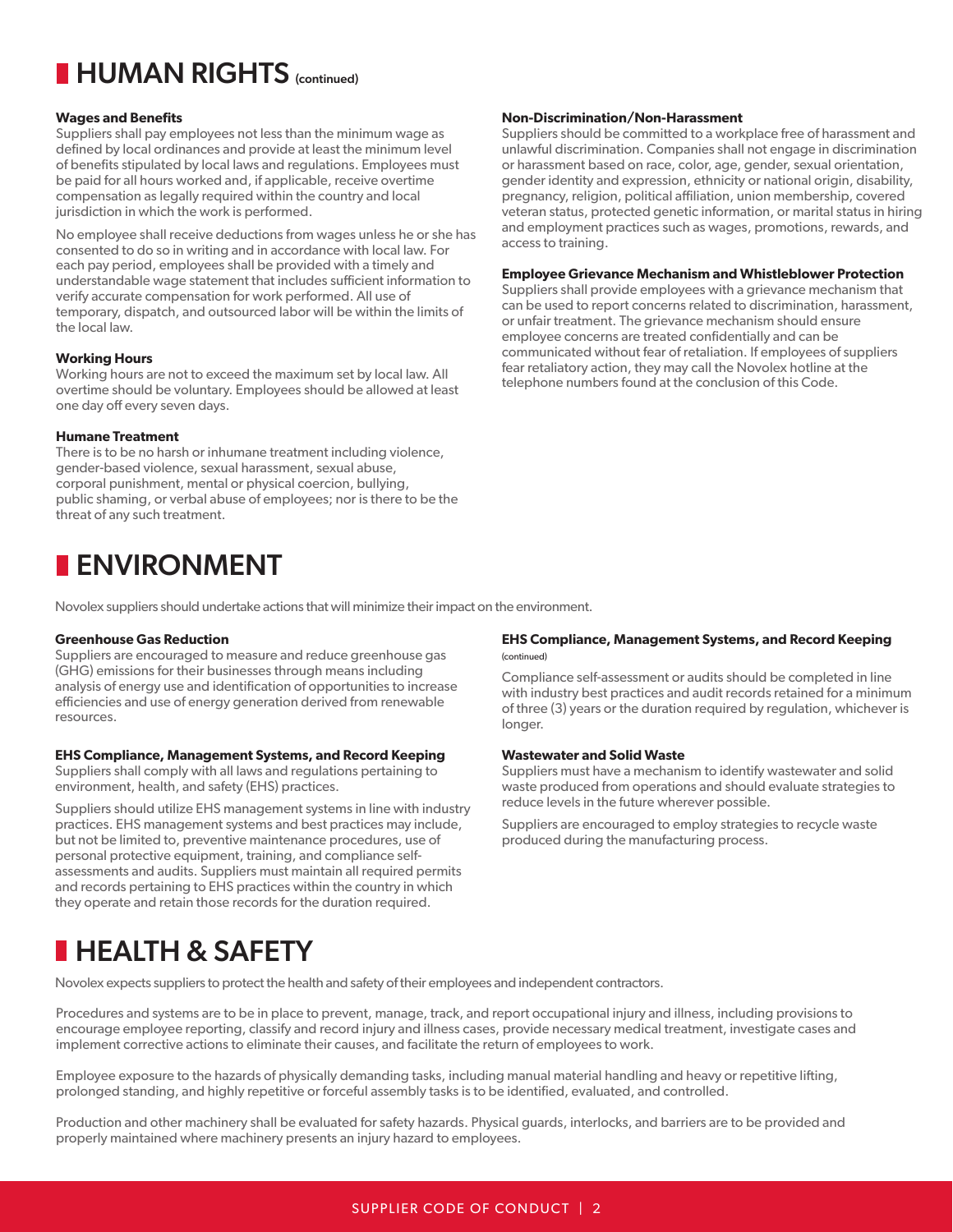# **HEALTH & SAFETY** continued

# **Industrial Hygiene**

Employee potential for exposure to health and safety hazards (chemical, electrical, and other energy sources, as well as fire, vehicles, fall hazards, etc.) are to be identified, assessed, and mitigated using the Hierarchy of Controls. This includes eliminating the hazard, substituting processes or materials, controlling through proper design, implementing engineering and administrative controls, enacting preventative maintenance and safe work procedures (including lockout/tagout), and providing ongoing occupational health and safety training.

Where hazards cannot be adequately controlled by these means, workers are to be provided with appropriate, well-maintained, personal protective equipment, and educational materials about risks to them associated with these hazards.

Reasonable steps must also be taken to remove pregnant women and nursing mothers from working conditions with high hazards; remove or reduce any workplace health and safety risks to pregnant women and nursing mothers, including those associated with their work assignments; and provide reasonable accommodations for nursing mothers.

# **Sanitation, Food, and Housing**

Employees are to be provided with ready access to clean toilet facilities, potable water, and sanitary food preparation, storage, and eating facilities.

Employee dormitories provided by the supplier or a labor agent are to be maintained to be clean and safe, and provided with appropriate emergency egress, hot water for bathing and showering, adequate lighting and heat and ventilation, individually secured accommodations for storing personal and valuable items, and reasonable personal space along with reasonable entry and exit privileges.

# **Health and Safety Communication**

Suppliers shall provide employees with appropriate workplace health and safety information and training in the language an employee can understand for all identified workplace hazards.

# **Training and Equipment**

Employees must receive adequate health and safety training conducted annually as mandated by local law. Suppliers must maintain safety training records for the duration of employment of active employees if required by regulation. Suppliers must provide employees and independent contractors with personal protective equipment that meets specifications of local laws in the country in which they operate.

# **Emergency Response and Record Keeping**

Suppliers are encouraged to select and train emergency response teams, duly certified as required by regulation, and ensure employees are able to identify emergency response team members on their shift or at their workstation. Emergency drills must be executed at least annually or as required by local law, whichever is more stringent. Suppliers must respond to and investigate reported safety-related incidents or complaints.

Suppliers are expected to maintain incident and close-call reporting documentation as required by regulation. Emergency plans should also include appropriate fire detection and suppression equipment, clear and unobstructed egress, adequate exit facilities, contact information for emergency responders, and recovery plans. Such plans and procedures shall focus on minimizing harm to life, the environment, and property.

# **ETHICS**

Novolex expects its suppliers to comply with anti-corruption and fair competition laws and regulations to prevent their engaging in activities that could eliminate, diminish, or discourage competition.

# **Business Integrity**

The highest standards of integrity are to be upheld in all business interactions. Suppliers shall have a zero-tolerance policy that prohibits any and all forms of bribery, corruption, extortion, and embezzlement.

# **Disclosure of Information**

All business dealings should be transparently performed and accurately reflected on the supplier's business books and records. Information regarding supplier's labor, health and safety records, environmental practices, business activities, structure, financial situation, and performance is to be disclosed in accordance with applicable regulations and prevailing industry practices. Falsification of records or misrepresentation of conditions or practices in the supply chain is unacceptable.

# **Gifts and Entertainment**

Suppliers should never offer, promise, authorize, make, solicit, or accept bribes, kickbacks, or other improper payments, regardless of local practice or perceived customs. This applies to interactions with any persons, whether in the private or public sector.

Suppliers must not give or receive extravagant meals, gifts, or entertainment. Values should be reasonable, modest, and within acceptable limits appropriate to the business relationship, be made in a transparent manner and in accordance with any applicable regulations.

# **Gifts and Entertainment (continued)**

Suppliers must be especially cognizant of interactions with government officials, including employees of state-owned enterprises that can present heightened risk. Facilitating payments to expedite or secure non-discretionary routine governmental processes should not be made.

# **Political and Charitable Activities**

Lobbying is an appropriate way for companies to educate policymakers about legitimate corporate interests. Suppliers should conduct any such activities in accordance with applicable laws and not purport to represent the views of Novolex.

Suppliers must be cognizant of possible risks associated with charitable contributions particularly when solicited by or made to organizations with affiliations to Novolex customers or suppliers.

# **Antitrust, Sales Practices, and Competitive Information**

Suppliers shall not engage in transactions that violate antitrust or competition laws. Such transactions may include but not be limited to participating in cartels, price fixing, bid rigging, or information sharing that could prejudice fair competition in the marketplace.

# **Data Protection and Information Security**

Suppliers shall protect data and other information obtained in the course of business, taking appropriate steps to protect proprietary or confidential information, including employee information, customer data, intellectual property, and trade secrets.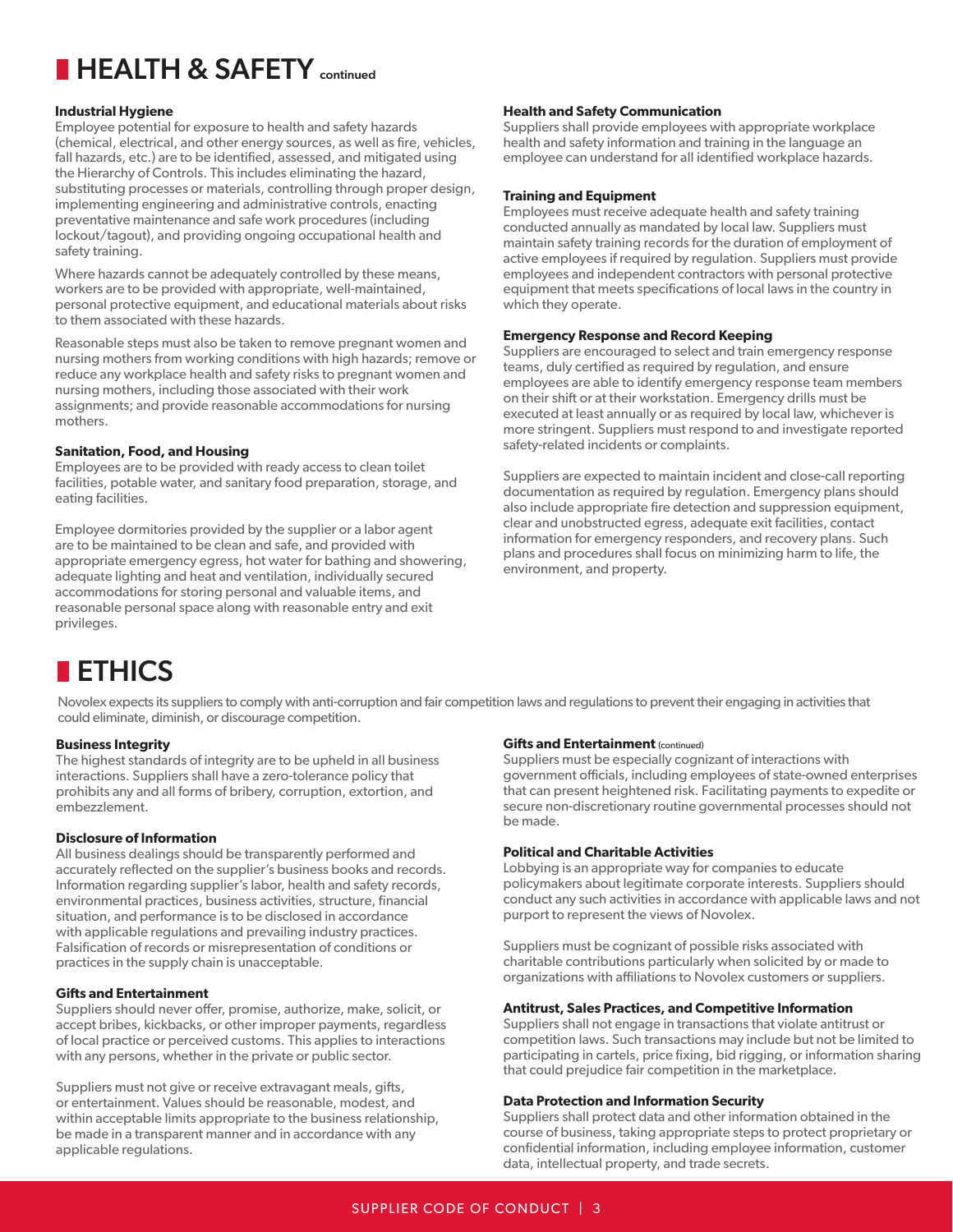# MANAGEMENT SYSTEMS

Suppliers shall adopt or establish a management system with a scope that is related to the content of this Code. The management system shall be designed to ensure: (a) compliance with applicable laws, regulations, and customer requirements related to the participant's operations and products; (b) conformance with this Code; and (c) identification and mitigation of operational risks related to this Code. It should also facilitate continual improvement. The management system should contain the following elements:

#### **Company Commitment**

Corporate social and environmental responsibility policy statements affirming the supplier's commitment to compliance and continual improvement, endorsed by executive management, and posted in the facility in the local language.

#### **Management Accountability and Responsibility**

The supplier clearly identifies the senior executive and company representative(s) responsible for ensuring implementation of the management systems and associated programs. Senior management reviews the status of the management systems on a regular basis.

#### **Legal and Customer Requirements**

A process to identify, monitor, and understand applicable laws, regulations, and customer requirements, including the requirements of this Code.

# **Risk Assessment and Risk Management**

A process to identify the legal compliance, environmental, health and safety, and labor practice and ethics risks associated with the supplier's operations. Determination of the relative significance for each risk and implementation of appropriate procedural and physical controls to control the identified risks and ensure regulatory compliance.

#### **Improvement Objectives**

Written performance objectives, targets, and implementation plans to improve the supplier's social, environmental, and health and safety performance, including a periodic assessment of the supplier's performance in achieving those objectives.

#### **Training**

Programs for training managers and workers to implement the supplier's policies, procedures, and improvement objectives and to meet applicable legal and regulatory requirements.

#### **Communication**

A process for communicating clear and accurate information about the supplier's policies, practices, expectations, and performance to employees, suppliers, and customers.

#### **Employee Feedback, Participation, and Grievance**

Ongoing processes, including an effective grievance mechanism, to assess employees' understanding of and obtain feedback on this Code, evaluate violations against practices and conditions covered by this Code, and to foster continuous improvement. Employees must be given a safe environment to provide grievances and feedback without fear of reprisal or retaliation.

#### **Audits and Assessments**

Periodic self-evaluations to ensure conformity to legal and regulatory requirements, the content of the Code, and customer contractual requirements related to social and environmental responsibility.

#### **Corrective Action Process**

A process for timely correction of deficiencies identified by internal or external assessments, inspections, investigations, and reviews.

#### **Documentation and Records**

Creation and maintenance of documents and records to ensure regulatory compliance and conformity to company requirements along with appropriate confidentiality to protect privacy.

#### **Supplier Responsibility**

A process to communicate Code Requirements to suppliers and to monitor supplier compliance to the Code.

# **CONFLICT AND VIOLATIONS**

If there is a perception that the Code conflicts with a Novolex contract or a conflict arises in a supplier's ability to comply with international, national, and local laws and regulations or voluntary standards, suppliers should contact Novolex in writing. In the event that provisions of this Code are not met, Novolex reserves the right to reevaluate our relationship with the supplier. This may result in corrective action, including termination, of the contract.

# **Novolex Auditing Process**

Novolex reserves the right to impose scheduled or for-cause audits. Novolex will provide the supplier with a 30-day notice for a scheduled audit. Novolex defines a for-cause audit as an audit that is required because Novolex has a reasonable belief that the Code has been violated. In the event of a for-cause audit, Novolex may not provide advance notice. All costs associated with audits will be charged back to the supplier.

# **SUPPLIER AFFIRMATION**

The Novolex Supplier Code of Conduct is a vital component of the partnerships we have with our suppliers. As such, suppliers will be asked to affirm that they support the Code.